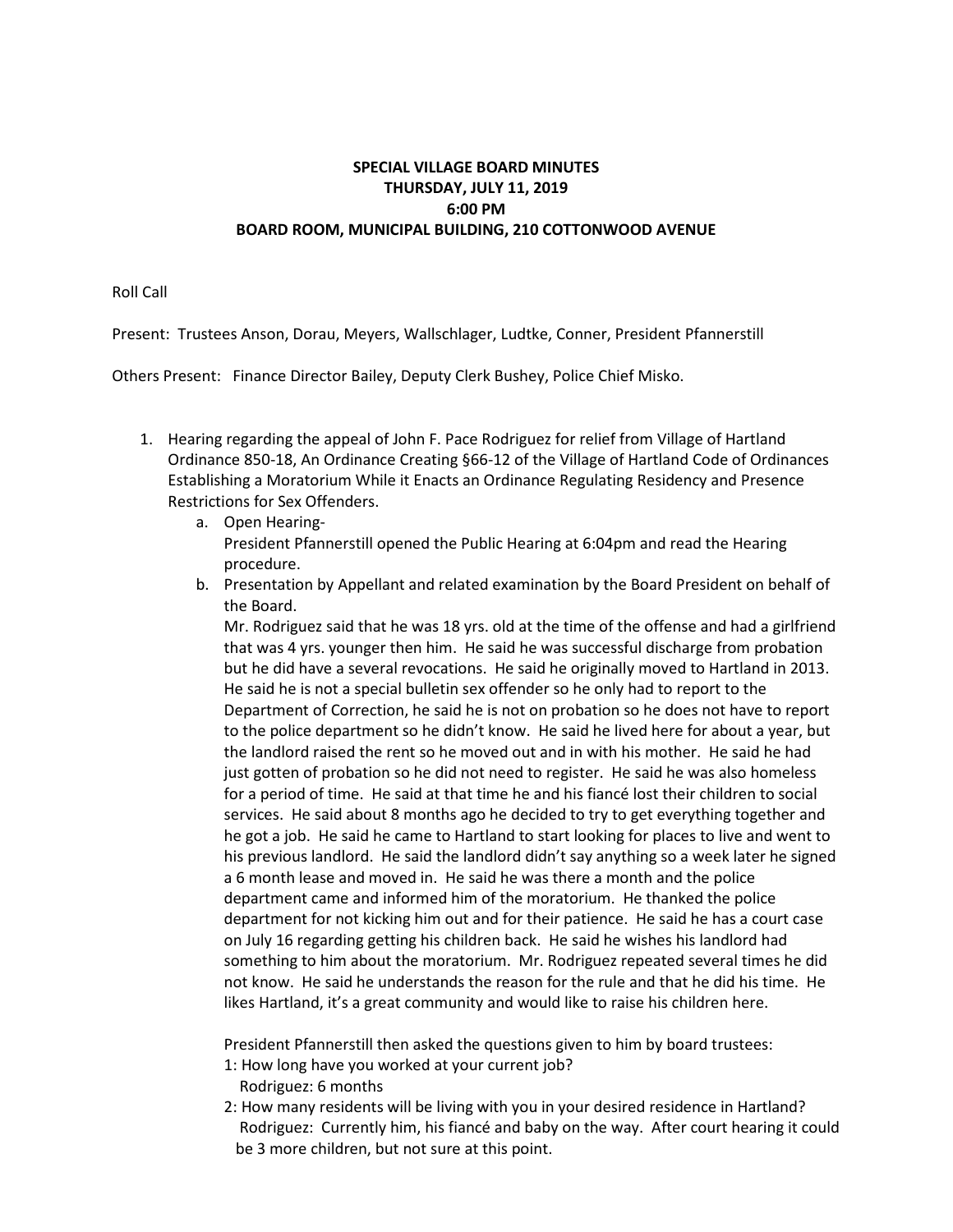3: Can you explain the length of the relationship with the minor that you had to serve time and probation for and Huber time for?

 Rodriguez: 6 months. He dropped out of school when he was a sophomore 4: When you were confronted by law enforcement did the relationship end then?

 Rodriguez: yes, but not right away because he wasn't arrested right away but when it did when he started going to court it ended, approximately 2-3 months. He said he also got arrested for the other charges.

5: The incident that occurred on 9-4-05, you were charged with carrying a concealed weapon, where you around a minor?

Rodriguez: No. He said when he was younger the  $1<sup>st</sup>$  concealed weapon charge was a knife, the  $2^{nd}$  one was a bike lock he had under his shirt.

6: Can you give a brief explanation of the timeline of living locations in 2004, 2005 was Waukesha on West Ave and Oakdale, 2013-2014 the Hartland Apartments, also where and when did you live with your mother?

Rodriguez: I lived with my mother for 2 years in Waukesha. His mother then moved and he had nowhere to go so he was homeless.

7: In your comment to Det. Jewell you stated your girlfriend loves living in this community, how long have you two been dating, in your opinion what determines when a couple become boyfriend and girlfriend, how do you define that, is there a certain amount of time together before that happens. And back when you were 18, were her parents aware that there was a relationship?

Rodriguez: Yes they were aware of it. The DA is the one that picked up the charge not the parents. What I consider a relationship, my fiancé and I have been together for about 9 years. She was with me while I was in jail, during probation, she dealt with all of the probation. What do I think makes us boyfriend and girlfriend? We started dating when I was 19 and she was 17, she had a child a year later. I don't know how to explain it, we started dating and fell in love with each other.

8: Pfannerstill asked several questions- when was the moment that you decided you wanted to make a change in your life you were just describing?

Rodriguez: When I was living in an abandoned house about a year ago and it was getting pretty bad, I went to my uncle's house and he helped me get a job. He let me help him with landscaping, he had his own business with landscaping and repairing stoves and refrigerators. He signed me up to go to school for that too. I was going to school for that but my kids needed me to have job so I couldn't finish that. I got a job in Hartland, got a place to stay.

Pfannerstill: When you called DOC to let them know you moved into a new residence?, what did they say?

Rodriguez: They took it down, sent me a letter, I signed the letter and sent it back. Pfannerstill: So you did what you are supposed to with the department of corrections? They sent you a letter of acknowledgement asking you to sign, you verified that data and then sent it back and that was it with the DOC?

Rodriguez: yes. I sent them that letter.

Pfannerstill: so you say the DOC and the landlord didn't tell you a moratorium place. Rodriguez: When I was staying in a car I told her and she never said anything. Pfannerstill: What is the amount of time for the lease and when did you move in?

Rodriguez: We moved in April 2019 and it was a six month lease. Pfannerstill'